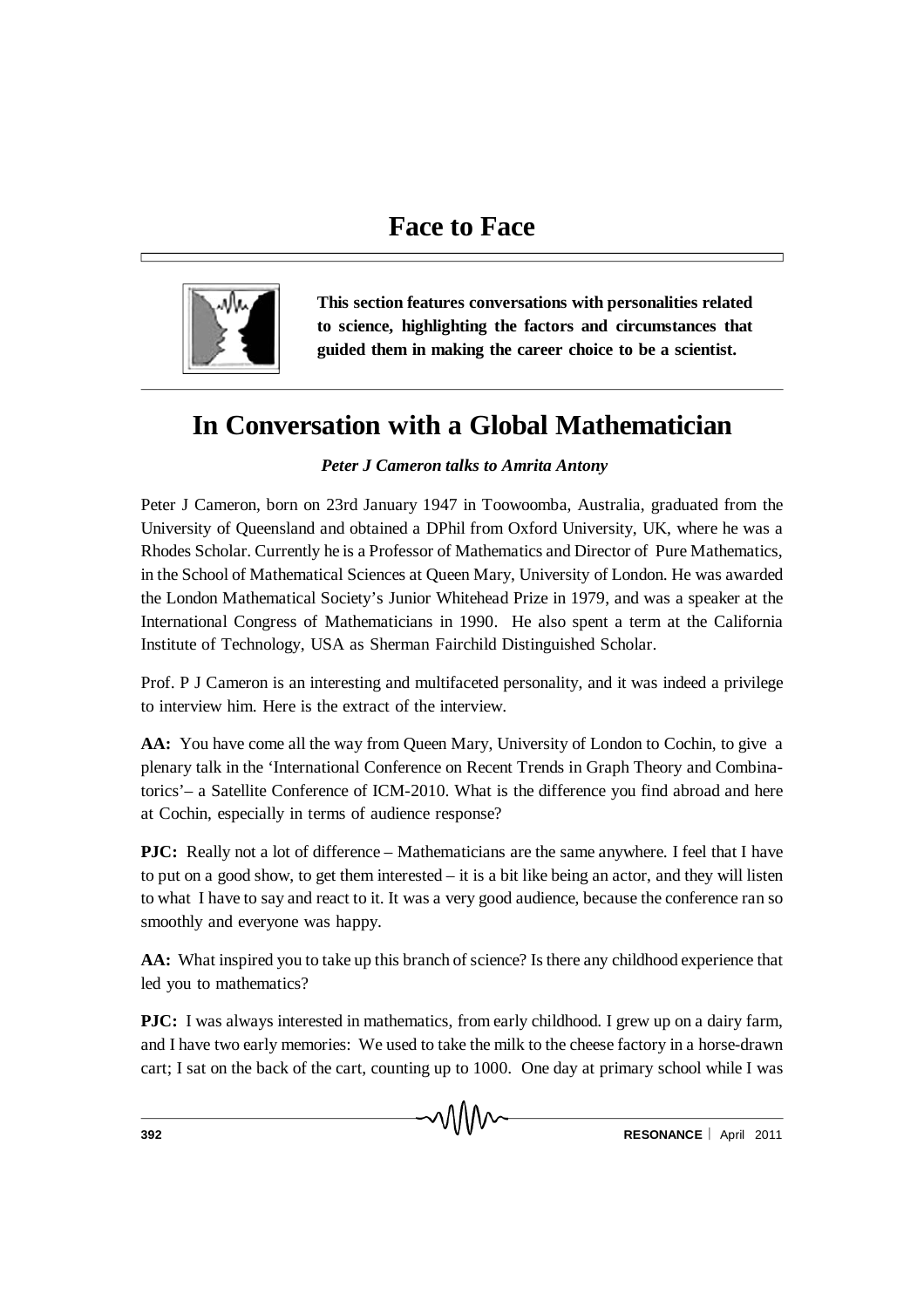

chasing the cows in to be milked, I suddenly saw how to find the sum of a geometric progression with common ratio 3.

**AA:** You have said "Like the hero of Richard Brautigon's novel (*Box* 1), I like to count things!" What led you to count things, especially infinite structures?

, **PJC:** I started thinking about infinite structures in the 1970's. I had been a finite group theorist before that time, and by then it was clear that the finite simple groups would soon

be classified, so I was looking for something else to do. But of course, I was a bit scared of the infinite; I found an area where I could study the infinite by looking at the finite parts of it and counting how many different things can occur. This gives interesting sequences of integers, whose growth rates tell us something about the infinite structure.

**AA:** Do you still have a picture of any particular tutor or faculty from your primary classes who had led you to this present stage?

**PJC:** One teacher at primary school influenced me, in a way he probably didn't mean to. He didn't like me very much. One day, when I was sick, he taught the class square roots, and when I returned he set a test on them. I had to figure out for myself how to do square roots! I got a lot of confidence from doing this.

**AA:** What about students? Do you hold anyone close to your heart, someone who shares your own views?

**PJC:** I have had some outstanding students; I think I have learned more from my students than they have from me! It is hard to single one out, but perhaps one close to my heart was the Russian mathematician Dima Fon-Der-Flaass. (He was not actually my student but he worked

# **Box 1. Richard Barautigan's Novel**

Richard Brautigan was a 20th century American novelist, poet, and short story writer. His work often employs black comedy, parody, and satire. He is best known for his 1967 novel *Trout Fishing in America*. Brautigan is noted for his whimsical novels that, by his own account, evolved from his efforts to write poetry. The hero of his novel *The Hawkline Monster* is a gunslinger called Cameron whose trademark is that he counts everything.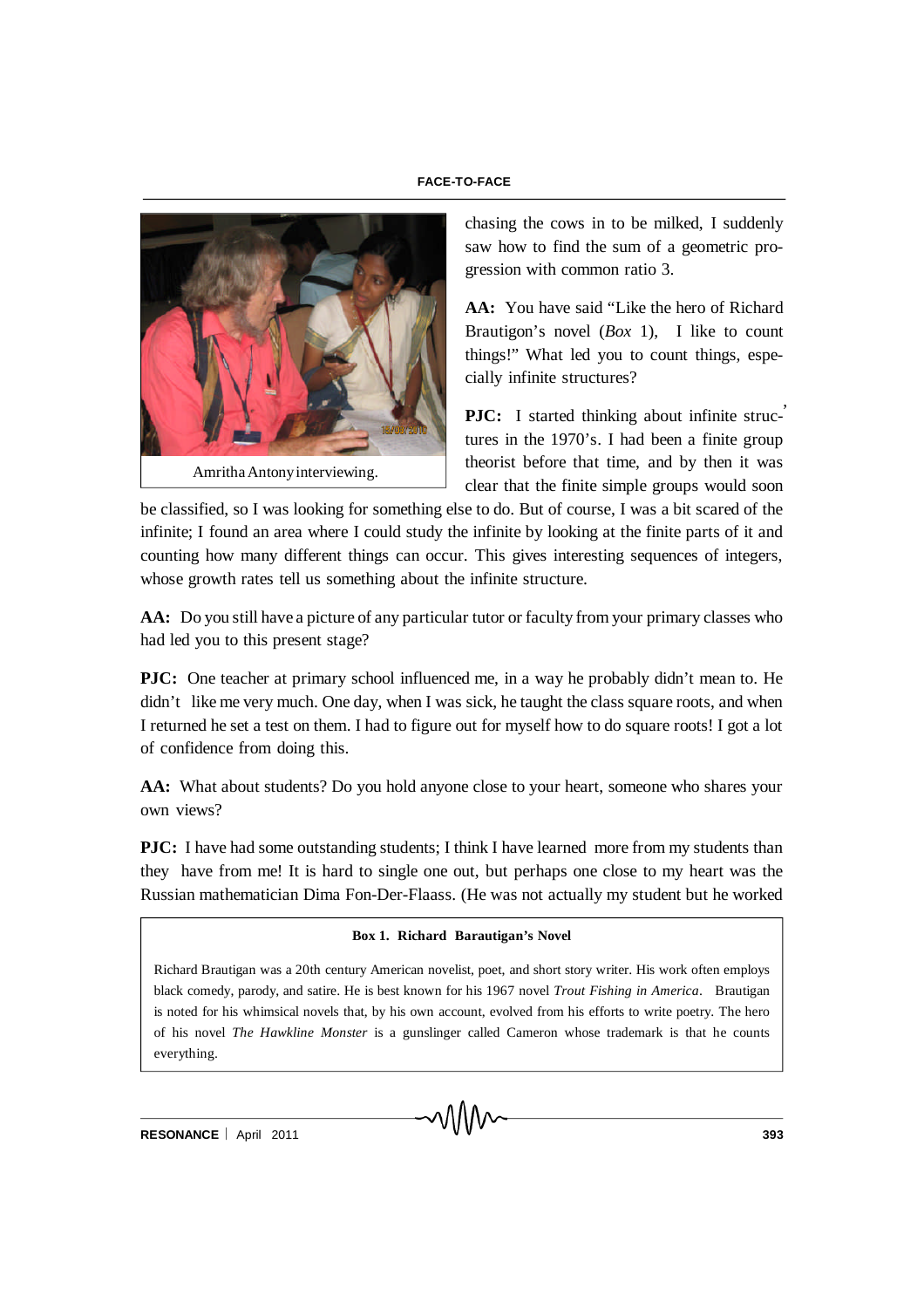with me as a post-doc.) Before I met him, a mutual friend described him to me as "your mathematical son", since like me, Dima was interested in everything, and could think about any problem he was given. Dima died earlier this year, which was a tragedy for his friends.

**AA:** May I have the details about the Indian students working under you?

**PJC:** I have never had an Indian postgraduate student, though I have had students from many countries including Brazil, New Zealand and USA.

**AA:** You have spoken at ICM (*Box* 2) 1990; do you feel that you will lose something great by missing the ICM at Hyderabad?

**PJC:** Probably I did, yes. But I am the sort of person who prefers small conferences, where you can get to know people and really work with them. My memory of Kyoto in 1990 is that it was very difficult even to find the person you wanted to speak to among the thousands of mathematicians there. Anyway it was a choice between having a holiday in Kerala, "God's Own Country", or going to the ICM.

**AA:** In California Institute of Technology you have spent a term as 'Sherman Fairchild Distinguished Scholar'. Can you explain what it is all about?

**PJC:** This was arranged by the famous group theorist Michael Aschbacher, whom I knew from his visit to Oxford. I was able to spend a semester at Caltech, living in a huge old house, with no specific obligations. But I cannot just sit and do nothing, so I volunteered to give a course of lectures anyway. There were also some very interesting people to work with – like Michael Aschbacher, and I worked with combinatorialists such as Richard Wilson, Peter Frankl and Phil Hanlon.

**AA:** A quick explanation about oligomorphic permutation groups?

**PJC:** Suppose *G* is a group of permutations of an infinite set and suppose that the *n*-tuples from an infinite set fall into only finitely many orbits under the action of *G*. Then *G* is said to be

#### **Box 2. International Congress of Mathematicians**

The International Congress of Mathematicians (ICM) is the most prestigious and the largest congress in the mathematics community. It is held once every four years under the auspices of the International Mathematical Union (IMU). The Fields Medals, the Nevanlinna Prize, and the Gauss Prize are awarded during the congress' opening ceremony. In the ICM–2010 held in Hyderabad, India, a new international award, S S Chern Medal, was also awarded..

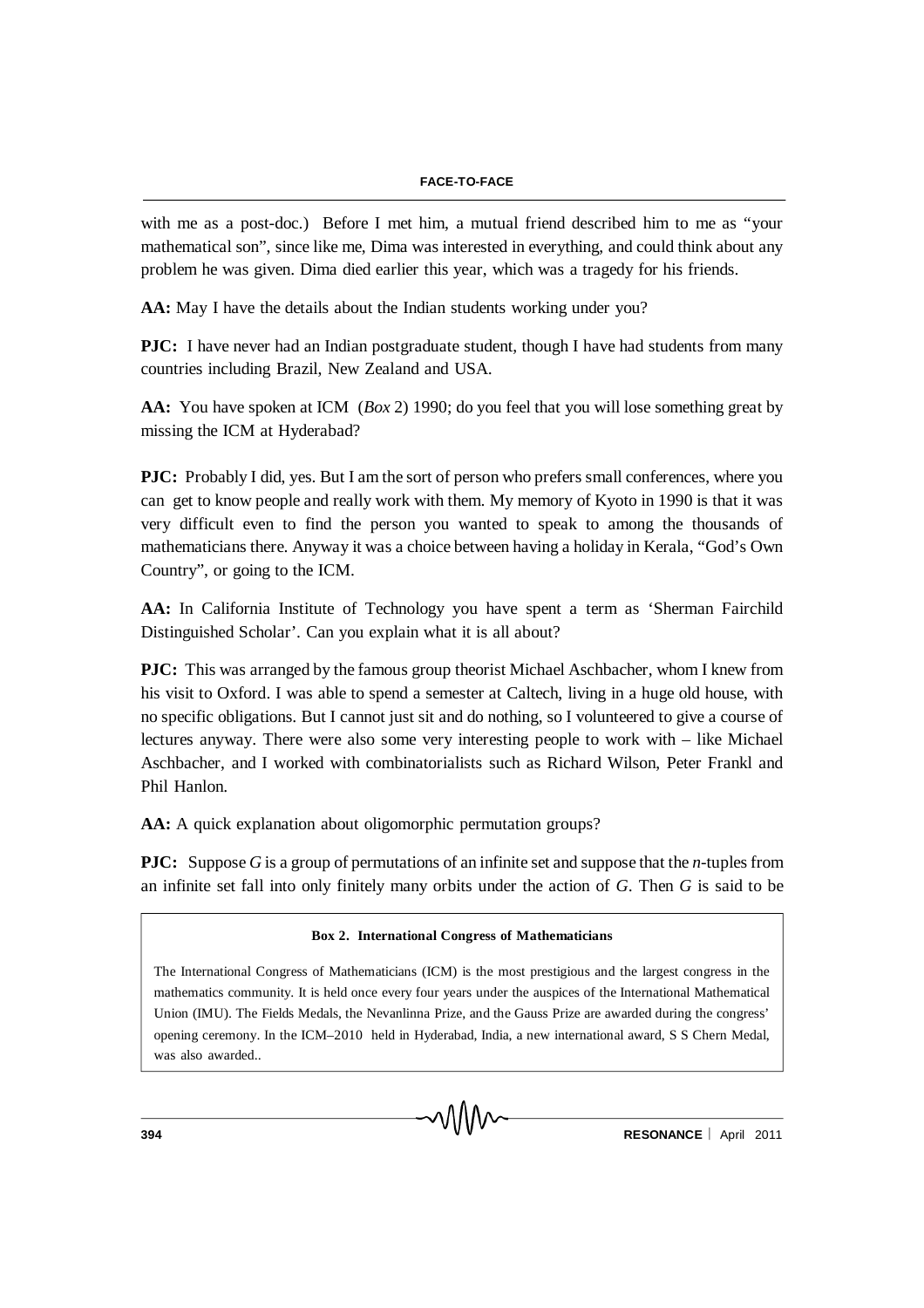oligomorphic. Consider the group of all order-preserving permutations of the rational numbers. You can map any *n*-tuple to any other provided they are in the same order. So the number of orbits is *n*!, the number of different orderings of *n* points. There is a very important theorem in logic that a countable structure is categorical (that is, it is specified by first-order axioms) if and only if its automorphism group is oligomorphic. So, for example, rational numbers are countable and are categorical. This is Cantor's theorem saying that the rational numbers form the unique countable dense ordered set without endpoints. Such groups have traditionally been linked with model theory and combinatorial enumeration; more recently their group-theoretic properties have been studied, and links with graded algebras, Ramsey theory, topological dynamics, and other areas have emerged.

# **AA:** About your future plans?

**PJC:** I have a lot of projects at the moment: synchronization (which I talked a bit about at the Cochin conference), optimal design theory in statistics, algebraic properties of chromatic roots, etc.

**AA:** What is your opinion about Kerala, its cultural heritage? And about Kerala's mathematical history (*Box* 3)?

#### **Box 3. Mathematical Heritage of Kerala**

The Kerala school of astronomy and mathematics was founded by Madhava of Trichur District. Kerala The school included among its members: Parameshvara, Neelakanta Somayaji, Jyeshtadeva, Achyuta Pisharati, Melpathur Narayana Bhattathiri and Achyuta Panikkar. It flourished between the 14th and 16th centuries and the original discoveries of the school seem to have ended with Narayana Bhattathiri (1559–1632). In attempting to solve astronomical problems, the Kerala school independently created a number of important mathematics concepts. Their most important results – series expansion for trigonometric functions – were described in Sanskrit verse in a book by Neelakanta called *Tantrasangraha*, and again in a commentary on this work, called *Tantrasangraha-vakhya*, of unknown authorship. The theorems were stated without proof, but proofs for the series for sine, cosine, and inverse tangent were provided a century later in the work *Yuktibhasa* (1500–1610), and also in a commentary on *Tantrasangraha*.

The Indian system of learning was totally different from that of Europe during the time of Madhava. However, things changed in the 16th century, when Jyestadevan wrote his book *Yuktibhasa* in his mother tongue Malayalam, with statement of proof of the findings of his Guru Parampara (earlier scholars) including that of Madhava. Their work, completed two centuries before the invention of calculus in Europe, provided what is now considered the first example of a power series (apart from geometric series). However, they did not formulate a systematic theory of differentiation and integration, nor is there any direct evidence of their results being transmitted outside Kerala.

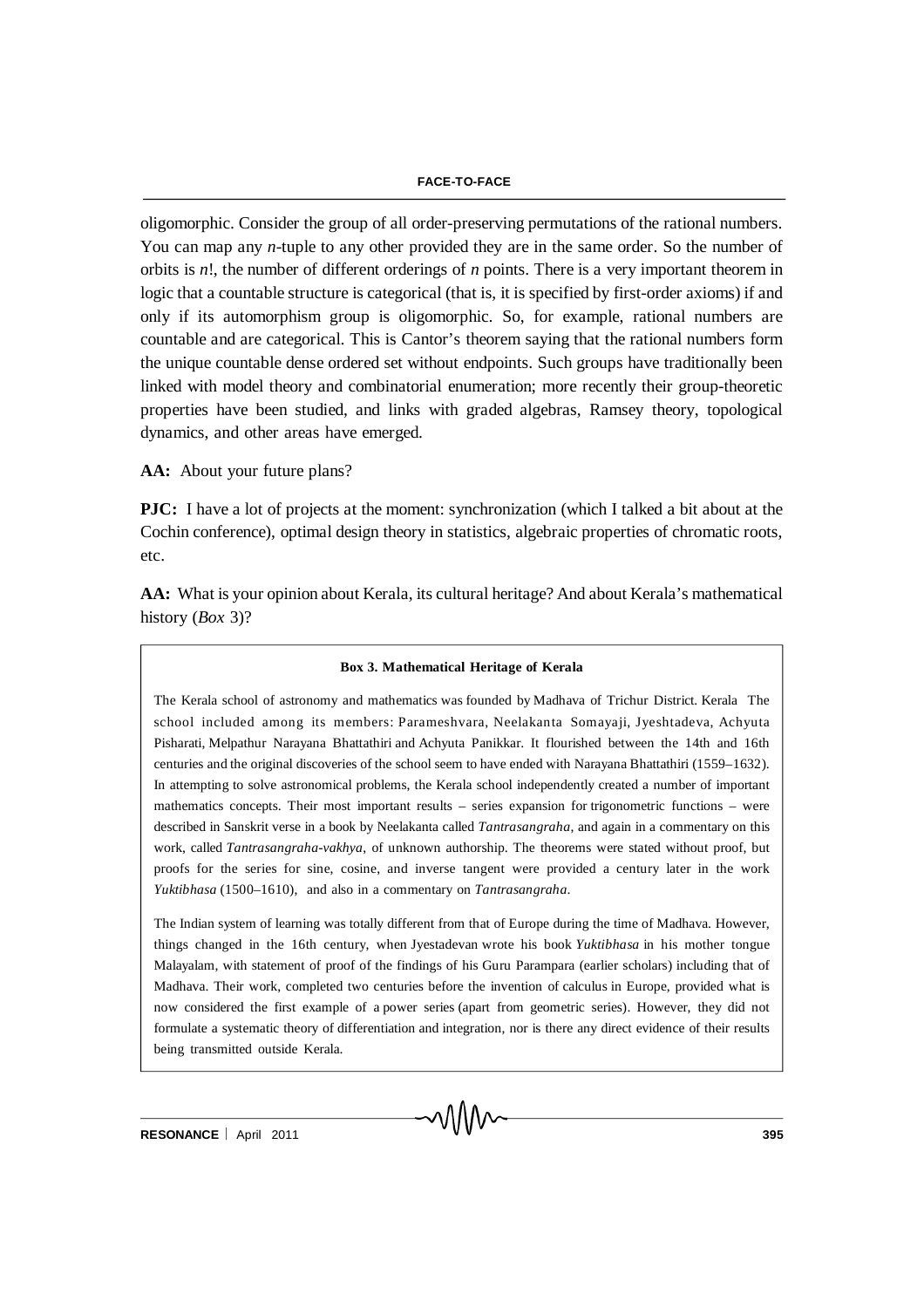**PJC:** I was very interested with everything I read or saw about Kerala, which seems quite different from other parts of India I had visited before. It has such a high literacy rate and good public health and very great achievements: there is a great deal of history as well, especially mathematical history. I had read about the 16th centuary Kerala School of mathematics earlier, and I learned a lot more during this visit, especially about Madhavan, whose amazing work on infinite series for trigonometric functions was without equal anywhere in the world at that time. It was also interesting to see, in Fort Cochin, evidence of the many different civilizations (Chinese, Arab and European) who had left their marks on Kerala.

**AA:** What about your family? Who all are there in your family and what are they doing?

**PJC:** I have three children, all married now. (My daughter got married only this month, so I was able to get a wedding present for her from Kerala) and three grand children. My daughter and her husband live in London, and my sons with their families live in towns not too far away from mine, so I am able to see them quite often. None of my children is a mathematician; may be this was their way of rebelling against their father!! My daughter works for an oil company, one son is a management accountant and the other makes a living drawing comics.

**AA:** What about your hobbies? Your favourite poet and music band?

**PJC:** My hobby now is walking; every weekend I try to spend at least one day on a long walk. I wish that my schedule in Kerala had allowed me to do a bit more walking! Also I love music; I play guitar. One of my favourites (I count him as both a poet and a musician) is Bob Dylan. Another favourite poet is T S Eliot. I am interested in almost all kinds of music; I came to love Indian music when the Beatles dabbled in it in the 1960's and one of the highlights of my visit to Culcutta in 1988 was meeting the violinist V G Jog, one of whose record I bought when I was a student in 1965.

**AA:** As the chair of British Combinatorial Committee, could you explain how it benefits the mathematicians all over the world?

**PJC:** The BCC is a registered charity whose purpose is to support combinatorics in Britain. But mathematics is international, and I think that what we do is helpful to everybody. We run a big international conference every two years and more than half of the delegates are from other countries. Also we keep a list of conferences in combinatorics and related areas on the web; this is used by mathematicians everywhere. We also work behind the scenes to persuade other mathematicians and funding bodies of the importance of combinatorics!

**AA:** Do you think the above mentioned benefits reach all the mathematicians in every corner of the world. If not, how could you attain it?

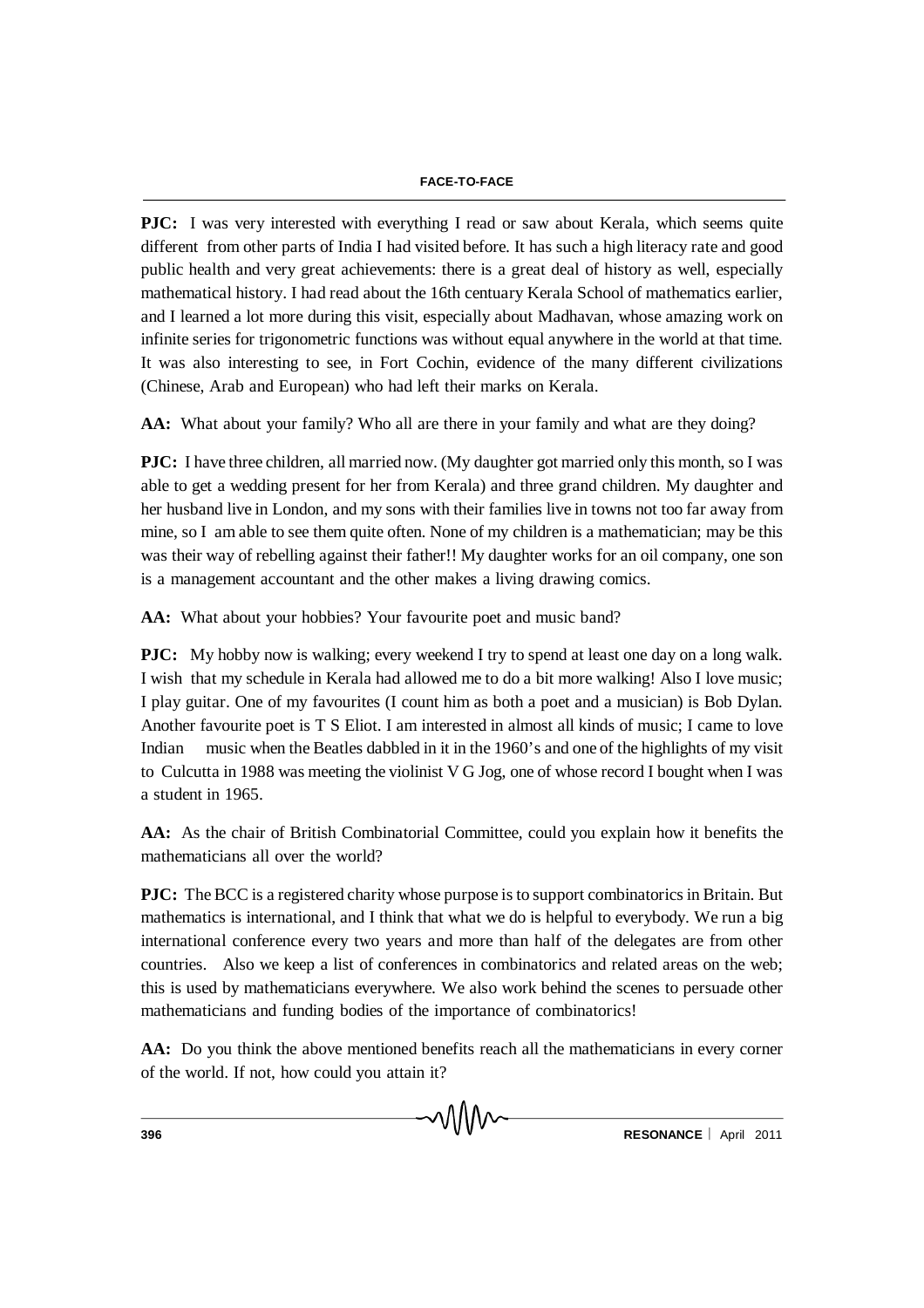**PJC:** The web is the best way to reach people now, and that is where we put our resources. But there is no substitute for actually travelling and meeting people in other countries. If we had more money we would probably use it to support international travel and collaborations.

**AA:** What are the recent trends in combinatorics (*Box* 4)?

**PJC:** One thing that has been happening for some time now is that combinatorics is more part of the mathematical community; other mathematicians have always used combinatorial arguments in their work but now they are happy to say so. The subject links with algebra, probability, computer science, dynamics, indeed almost every area of mathematical sciences. Within combinatorics, one development is that problems about graph theory are being exteneded to

#### **Box 4. Combinatorics and Graph Theory**

Combinatorics is a branch of mathematics concerning the study of finite or countable discrete structures. Aspects of combinatorics include counting the structures of a given kind and size deciding when certain criteria can be met. Combinatorial problems arise in many areas of pure mathematics, notably in algebra, probability theory, topology, and geometry. Many combinatorial questions have historically been considered in isolation, giving an *ad hoc* solution to a problem arising in some mathematical context. India is a country with a great scientific and mathematical heritage since the Vedic times (5000 BC) and which still continues to be in the forefront of many disciplines. With the decline of the Roman empire the center of mathematical research began to shift to India. India had a rich tradition of 'combinatorial thoughts' also since the works of the ancient scholar Pingala (3rd century BC). In his *Chandas- Sutra* he considers the method of finding the number of combinations obtainable by taking one, two, etc. letters out of a given number of letters. He mentions a term, 'Meru Prastara' which is the same as the modern Pascal's triangle. Mahavira (650 AD) also had some contributions to the theory of combinations in his magnum opus *Ganithasara Samgraha*.

N L Biggs, E K Lloyd and R J Wilson have remarked: "It is strange that there is almost no material relevant to combinatorics in the literature of the classical Western civilization. All the evidence points to the fact that the originators of the subject came from the East. The main stimulus came from the Hindus". It is also known that the modern concepts of permutations and combinations – formulas for the number of permutations of an *n*-set and the number of *k*-subsets of an *n*-set, date back to Bhaskara (1114–1185 AD) and Brahmagupta **(**6th century) respectively.

In the latter part of the twentieth century however, powerful and general theoretical methods were developed, making combinatorics into an independent branch of mathematics in its own right. One of the oldest and most accessible parts of combinatorics is graph theory. Graph theory as a mathematical discipline was initiated by Leonhard Euler in his discussion on the Konigsberg Bridge Problem. Today, graph theory is a branch of mathematics which finds application in many areas. More recently, web graphs have been finding applications in very many different areas.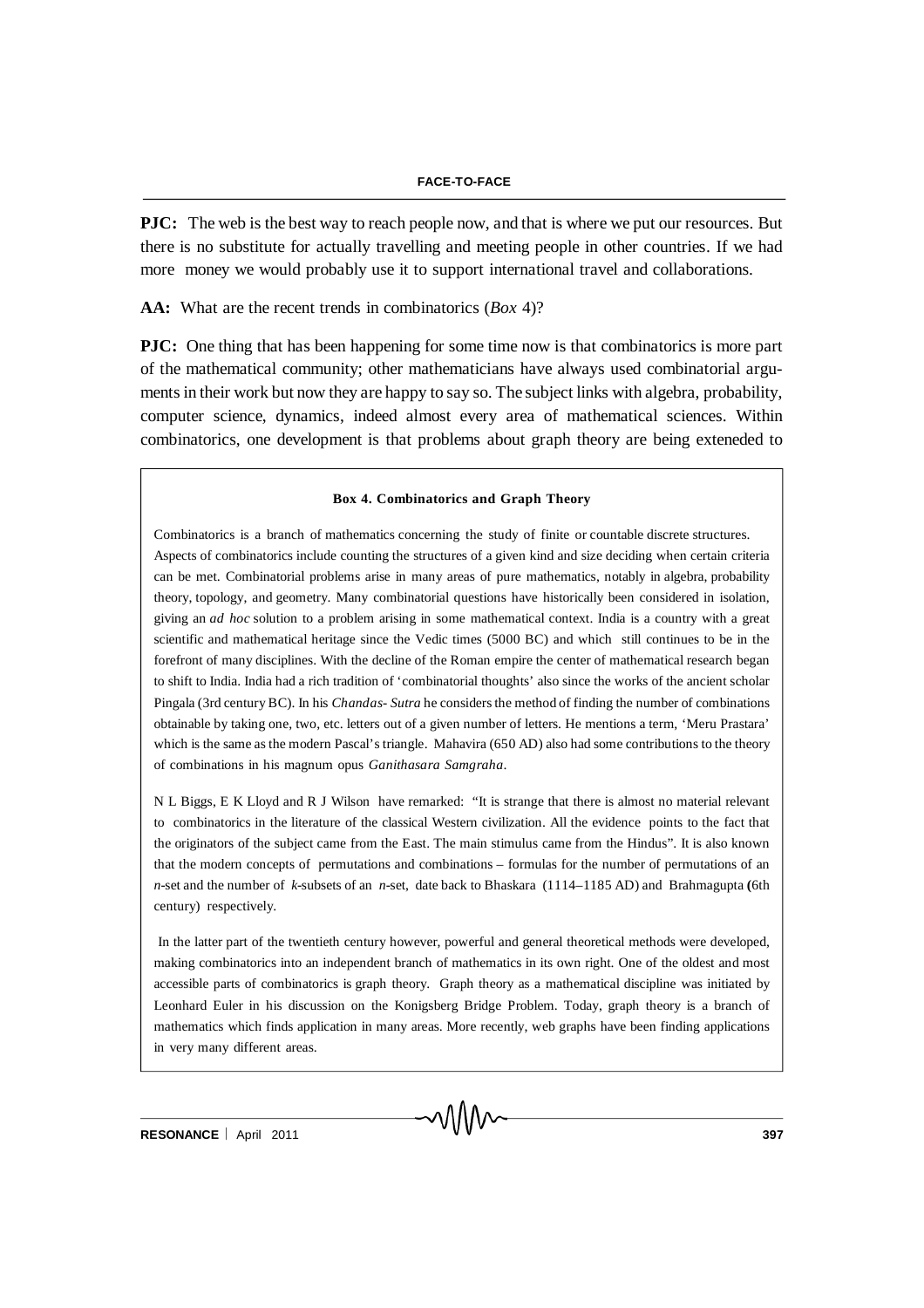hypergraphs. They tend to be much harder, but a lot of good work is going on in tackling questions about extremal hypergraphs, colourings, etc.

**AA:** As your current interest is on the connection between optimal design and Laplace eigenvalues of multigraphs, could you explain what draws your interest to it?

**PJC:** I began my research career working on combinatorial design theory; I knew that the subject had its roots in statistics (with the work of Fisher, Bose, and others) but until fairly recently I didn't know what the connections were. It turns out that the designs that mathematicians studied are not general enough for the statisticians, who have to do the best they can even if the parameters don't satisfy some restrictive conditions. The other thing is that it is very beautiful mathematics! Who would have suspected that the notion of A-optimality for block designs was connected to electrical networks, random walks, and other important topics in graph theory?

AA: What are the recent researches in design theory?

**PJC:** One of the threads is what I have just talked about. But one big development is the theory of trades in designs, which tell you how to change some blocks to turn one design into another. These have opened the possibility of choosing a random design (in cases where there are many to choose from, e.g. Steiner triple systems (*Box* 5)). This is something that statisticians have been interested in since the days of Fisher and Yates.

**AA:** Could you give us a brief explanation about 'Mathematical Genealogy Project'.

**PJC:** This project began when a few enthusiasts decided to collect information about mathematicians and their "academic fathers". This usually meant their PhD advisers. However, when you go back into the past, there were no formal PhDs, and so it is not so clear who somebody's academic father is. But they have recently been putting a lot of historical data about mediaeval and renaissance mathematics in Europe into the database. I hope that this will extend to other parts of the world; in those days, mathematics was not universal in the way it is now. We talked about the Kerala mathematics school; I believe that this data should be included. George Ghevarghese Joseph suggested in his book about non-European mathematics that perhaps the tradition of mathematics in south India could have been kept alive long enough to have influenced Ramanujan, even though there is no documentation of this.

**AA:** Your opinion about current mathematical developments and applications in our life?